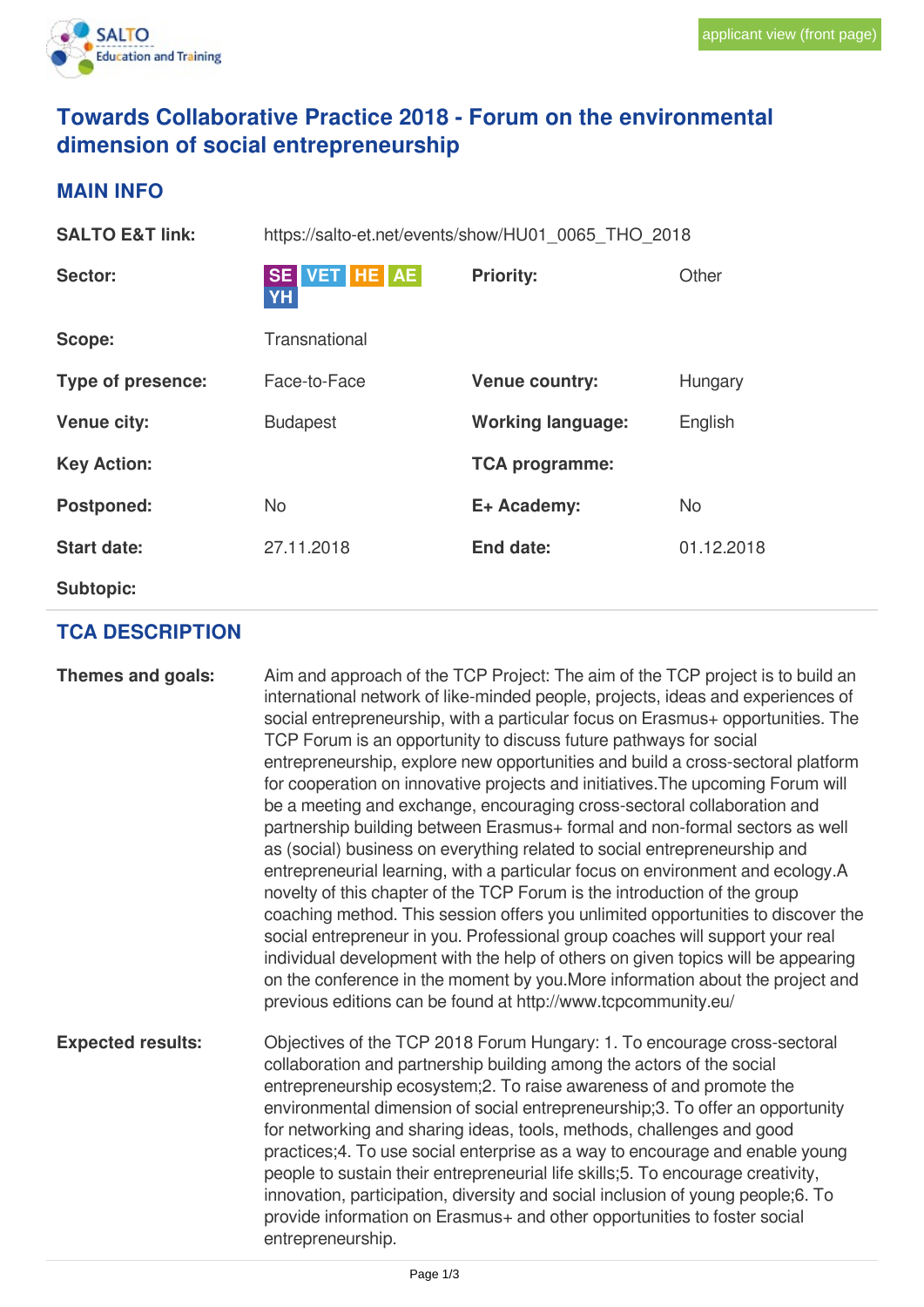

| <b>Additional</b> |  |
|-------------------|--|
| information:      |  |

The event will take place at the European Youth Centre in Budapest Hungary, from 28 to 30 November 2018 (three full working days). Participants will need to arrive on 27 November in the afternoon and depart in the morning of 1 December.This project is financed by the Erasmus+: Youth in Action Programme. Being selected for this course, all costs (accommodation, travel, visa, etc.) relevant to participation in the course will be covered by the NAs or SALTO involved in this project - except a participation fee which varies from call to call and country to country. Please contact your Erasmus+: Youth in Action NA to learn more about the financial details, and how to arrange the booking of your travel tickets and the reimbursement of your travel expenses. If you come from a country other than Erasmus+: Youth in Action Programme Countries, please contact the host Erasmus+: Youth in Action NA for further information about the financial details.(Info for sending NAs: All costs for this activity should be financed by TCA 2018)

## **PARTNERS AND PARTICIPANTS**

| <b>Organiser NA:</b>                                                 | HU01 - Tempus Public Foundation                                                                                                                                                                                                                                                                                                                                                                                                                                 |  |  |
|----------------------------------------------------------------------|-----------------------------------------------------------------------------------------------------------------------------------------------------------------------------------------------------------------------------------------------------------------------------------------------------------------------------------------------------------------------------------------------------------------------------------------------------------------|--|--|
| <b>Number of</b><br>participants:                                    | 80                                                                                                                                                                                                                                                                                                                                                                                                                                                              |  |  |
| <b>Profile of participants:</b>                                      | We are looking for 80 participants with the following professional backgrounds:<br>associations of cooperatives; employment, entrepreneurship and social<br>innovation support services (Chambers of Commerce, incubators, accelerators,<br>banks, social venture capitalists etc.); formal education representatives;<br>foundations; local and regional administration representatives; policy-makers;<br>researchers; (social) entrepreneurs; youth workers. |  |  |
| <b>Participants per</b><br>country:                                  | $0 - Any$                                                                                                                                                                                                                                                                                                                                                                                                                                                       |  |  |
| <b>Applied as Co-</b><br>organising partner(s):                      |                                                                                                                                                                                                                                                                                                                                                                                                                                                                 |  |  |
| <b>Pending co-</b><br>organising partner<br>application(s):          |                                                                                                                                                                                                                                                                                                                                                                                                                                                                 |  |  |
| <b>Accepted co-</b><br>organising partner(s):                        | MT01 TR01 UK02                                                                                                                                                                                                                                                                                                                                                                                                                                                  |  |  |
| Sending partner(s) -<br><b>Booked places:</b>                        | MT01 - 0 TR01 - 0 UK02 - 0                                                                                                                                                                                                                                                                                                                                                                                                                                      |  |  |
| <b>Pending Sending</b><br>partner application(s)<br>- Booked places: |                                                                                                                                                                                                                                                                                                                                                                                                                                                                 |  |  |
| <b>Accepted Sending</b><br>partner(s) - Accepted<br>places:          | MT01 - 1 TR01 - 1 UK02 - 1                                                                                                                                                                                                                                                                                                                                                                                                                                      |  |  |